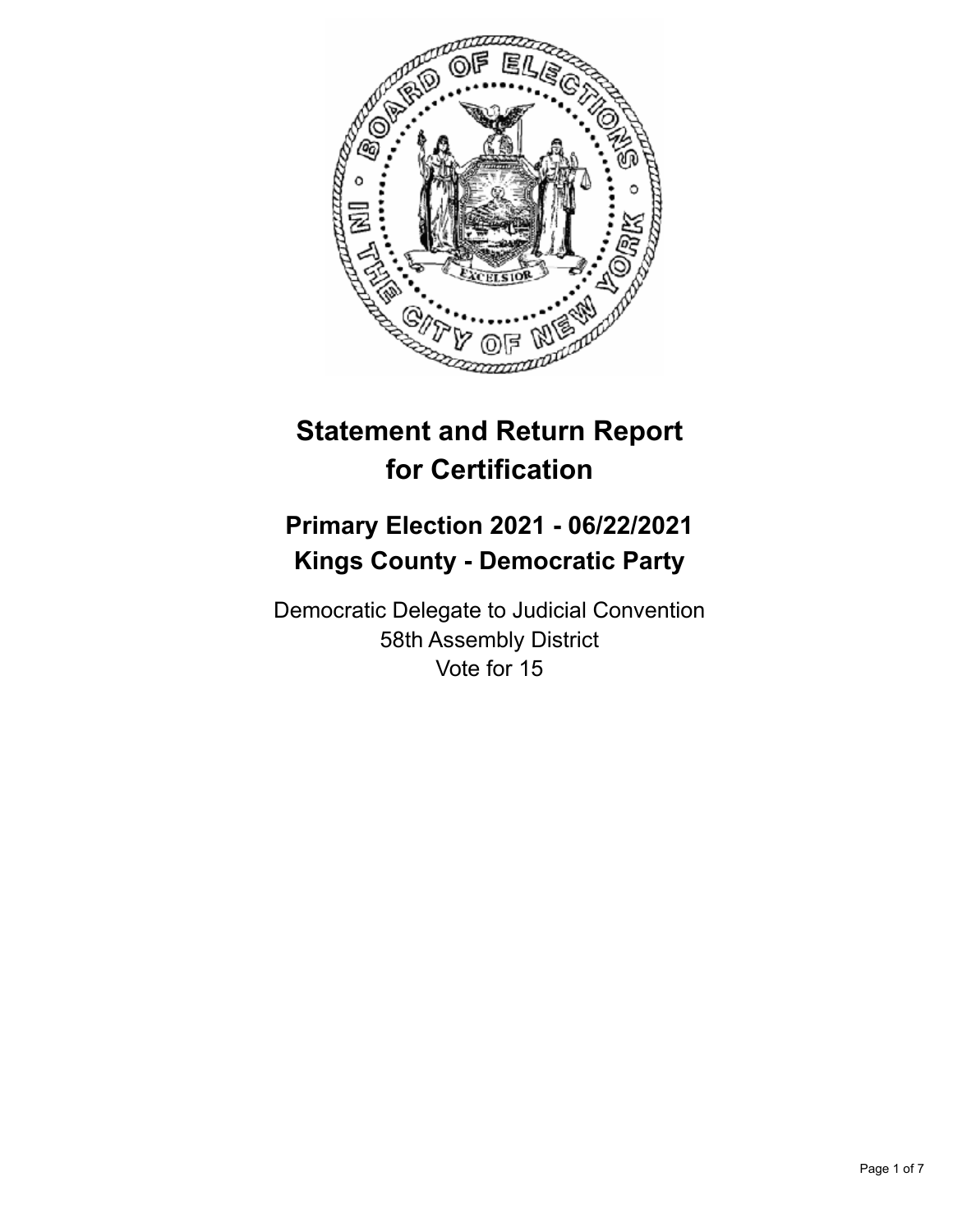

## **Assembly District 58**

| <b>PUBLIC COUNTER</b>                                    | 15,341       |
|----------------------------------------------------------|--------------|
| MANUALLY COUNTED EMERGENCY                               | 0            |
| <b>ABSENTEE / MILITARY</b>                               | 1,351        |
| <b>AFFIDAVIT</b>                                         | 53           |
| <b>Total Ballots</b>                                     | 16,745       |
| Less - Inapplicable Federal/Special Presidential Ballots | 0            |
| <b>Total Applicable Ballots</b>                          | 16,745       |
| <b>DALTON ROBINSON</b>                                   | 4,755        |
| <b>ANNIE WISE</b>                                        | 3,655        |
| <b>BARRINGTON BARRETT</b>                                | 3,918        |
| <b>YVETTE BARROW</b>                                     | 6,224        |
| <b>KEENAN O. LAMBERT</b>                                 | 3,349        |
| <b>BRENDA PROVOST</b>                                    | 3,470        |
| <b>HENDERSON I. WINT</b>                                 | 2,661        |
| <b>ADLIN J. GALLIMORE</b>                                | 2,678        |
| MONIQUE R. CHANDLER-WATERMAN                             | 2,911        |
| NICKOLAS A. PERRY                                        | 6,678        |
| <b>JEWEL BROWN</b>                                       | 3,653        |
| PATRICIA G. MOSES                                        | 4,140        |
| <b>MELBA BROWN</b>                                       | 4,372        |
| <b>VIVIENNE BENT</b>                                     | 3,185        |
| <b>JEANINE WILLIAMS</b>                                  | 5,337        |
| <b>VLADIMIR DORGELY</b>                                  | 963          |
| <b>MONA FERRAH</b>                                       | 2,142        |
| <b>AGUR NOEL</b>                                         | 1,218        |
| <b>ESTHER LOUIS</b>                                      | 3,322        |
| SABRINA DIEUJUSTE                                        | 1,872        |
| <b>VESTA LOUIS</b>                                       | 1,587        |
| <b>FELIX CESAR</b>                                       | 2,150        |
| THAMAR FERDINAND                                         | 1,385        |
| MARIE JOAN PILLARD                                       | 2,169        |
| <b>KWAME AFREH</b>                                       | 2,330        |
| <b>IAN LEWIS-BELIZAIRE</b>                               | 1,245        |
| ANDREW COLLINS                                           | 2,978        |
| <b>RITHA PIERRE</b>                                      | 2,378        |
| ANNE TALLEGRAND                                          | 1,591        |
| ACKQUILLE POLLARD (WRITE-IN)                             | 1            |
| ALICIA NEWERSON (WRITE-IN)                               | 2            |
| ALITHIA ALLEYNE (WRITE-IN)                               | 1            |
| ALTON MADDOX (WRITE-IN)                                  | 1            |
| ANTHONY BECKFORD (WRITE-IN)                              | $\mathbf{1}$ |
| ARLENE RUIN (WRITE-IN)                                   | 1            |
| BILL THOMPSON (WRITE-IN)                                 | 1            |
| BRANDON OPRENZ (WRITE-IN)                                | 1            |
| CARDINE BEDEAU (WRITE-IN)                                | 1            |
| CARDINE J ALEXANDER (WRITE-IN)                           | $\mathbf{1}$ |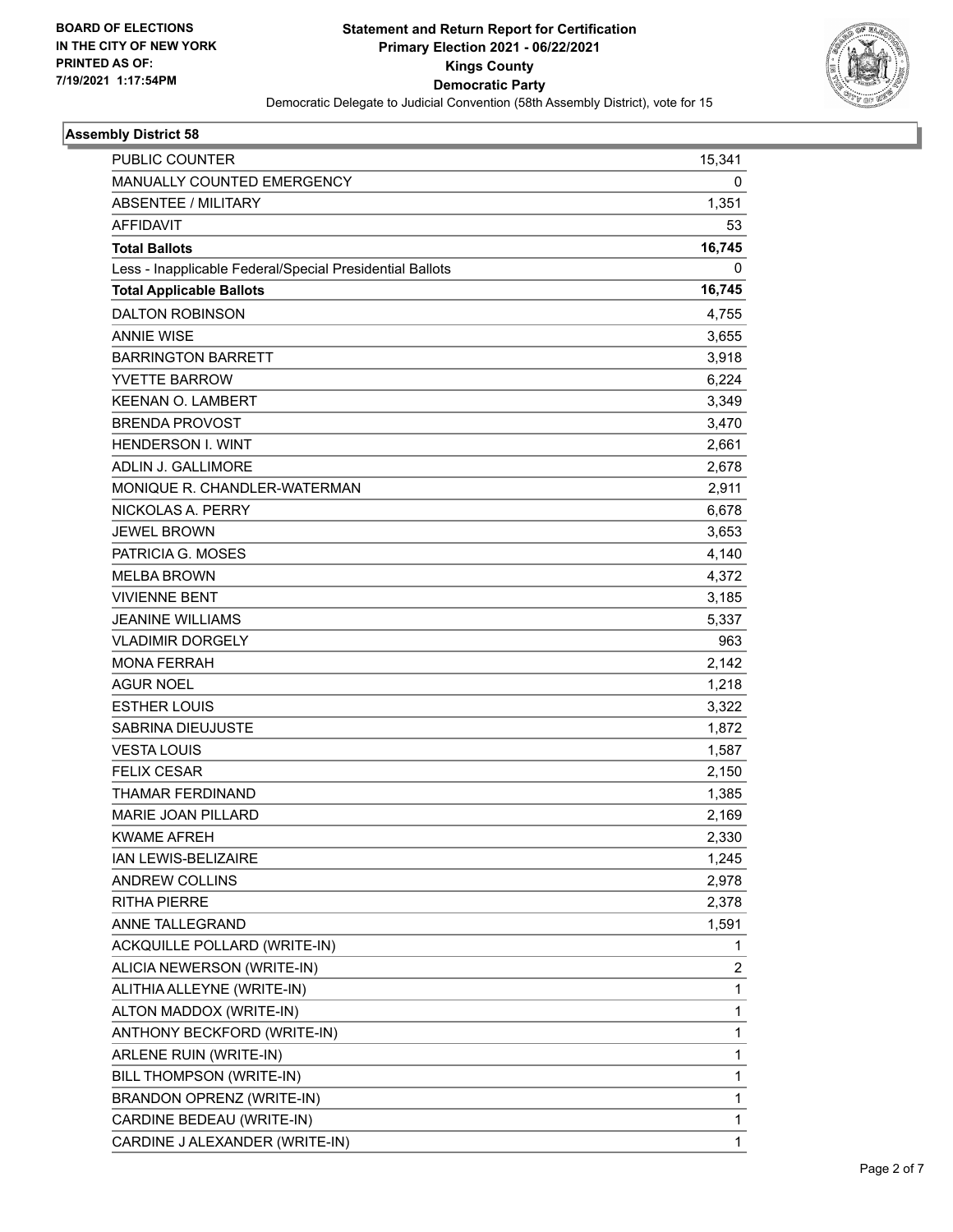

## **Assembly District 58**

| CARLYLE THOMPSON (WRITE-IN)       | 1              |
|-----------------------------------|----------------|
| CHANDRA MEDFORD (WRITE-IN)        | 2              |
| CHRISTOPHER VALIS (WRITE-IN)      | 1              |
| COLIN MOORE (WRITE-IN)            | 1              |
| <b>COLIN POWELL (WRITE-IN)</b>    | 1              |
| CONCETTE LENTINI (WRITE-IN)       | 1              |
| DARLENE FORDE (WRITE-IN)          | 1              |
| DARRELL FORDE (WRITE-IN)          | 1              |
| DILLEF DELANCY (WRITE-IN)         | 1              |
| DOROTHY GORDAN SINDAR (WRITE-IN)  | 1              |
| DWEYNE E. PAUL (WRITE-IN)         | 1              |
| ERNEST MORGAN (WRITE-IN)          | 1              |
| FLOYD FLAKE (WRITE-IN)            | 1              |
| <b>GARREY PRIMUS (WRITE-IN)</b>   | 2              |
| HORUS SHANGO (WRITE-IN)           | 1              |
| JECINNE AIKINS (WRITE-IN)         | 1              |
| JOEL GROSS (WRITE-IN)             | 1              |
| JOHN LIN (WRITE-IN)               | 1              |
| JOHN MCCADNEY (WRITE-IN)          | 1              |
| JOHN STEWART (WRITE-IN)           | 1              |
| JUANITA DELANCY (WRITE-IN)        | 1              |
| JUANITA MANROE (WRITE-IN)         | 2              |
| KRISTOFF MOLESTE (WRITE-IN)       | 1              |
| LOUIS DAVID (WRITE-IN)            | 1              |
| LYNETTE PRINCE-BRISTOW (WRITE-IN) | 1              |
| MARTY MARKARITZ (WRITE-IN)        | 1              |
| MAXWELL BEDEAU (WRITE-IN)         | 1              |
| MENDAL ABRAHAM (WRITE-IN)         | 1              |
| MERCEDES NAICISSE (WRITE-IN)      | 1              |
| MIKE BLOOMBERG (WRITE-IN)         | 1              |
| MORRIS BORECK (WRITE-IN)          | 1              |
| NAOMI LIGON (WRITE-IN)            | 2              |
| NAOMI PRIMUS (WRITE-IN)           | $\overline{2}$ |
| NIKI LUCAS (WRITE-IN)             | 1              |
| OBASEGMA AVALATI (WRITE-IN)       | 1              |
| PT LYNCY (WRITE-IN)               | 1              |
| RALPH OBAS (WRITE-IN)             | 1              |
| RICHARD GREEN (WRITE-IN)          | 1              |
| ROBERT WIGGINS (WRITE-IN)         | 1              |
| SAMANTHA L. BRABHAM (WRITE-IN)    | 1              |
| SAMANTHA NEWERSON (WRITE-IN)      | 2              |
| SEAN CAMPBELL (WRITE-IN)          | 1              |
| SHEILA LEWIS (WRITE-IN)           | 2              |
| SHEILA ROBERTS (WRITE-IN)         | 2              |
| SIMONE BACCHUS (WRITE-IN)         | 1              |
| SUSAN MASTER (WRITE-IN)           | 1              |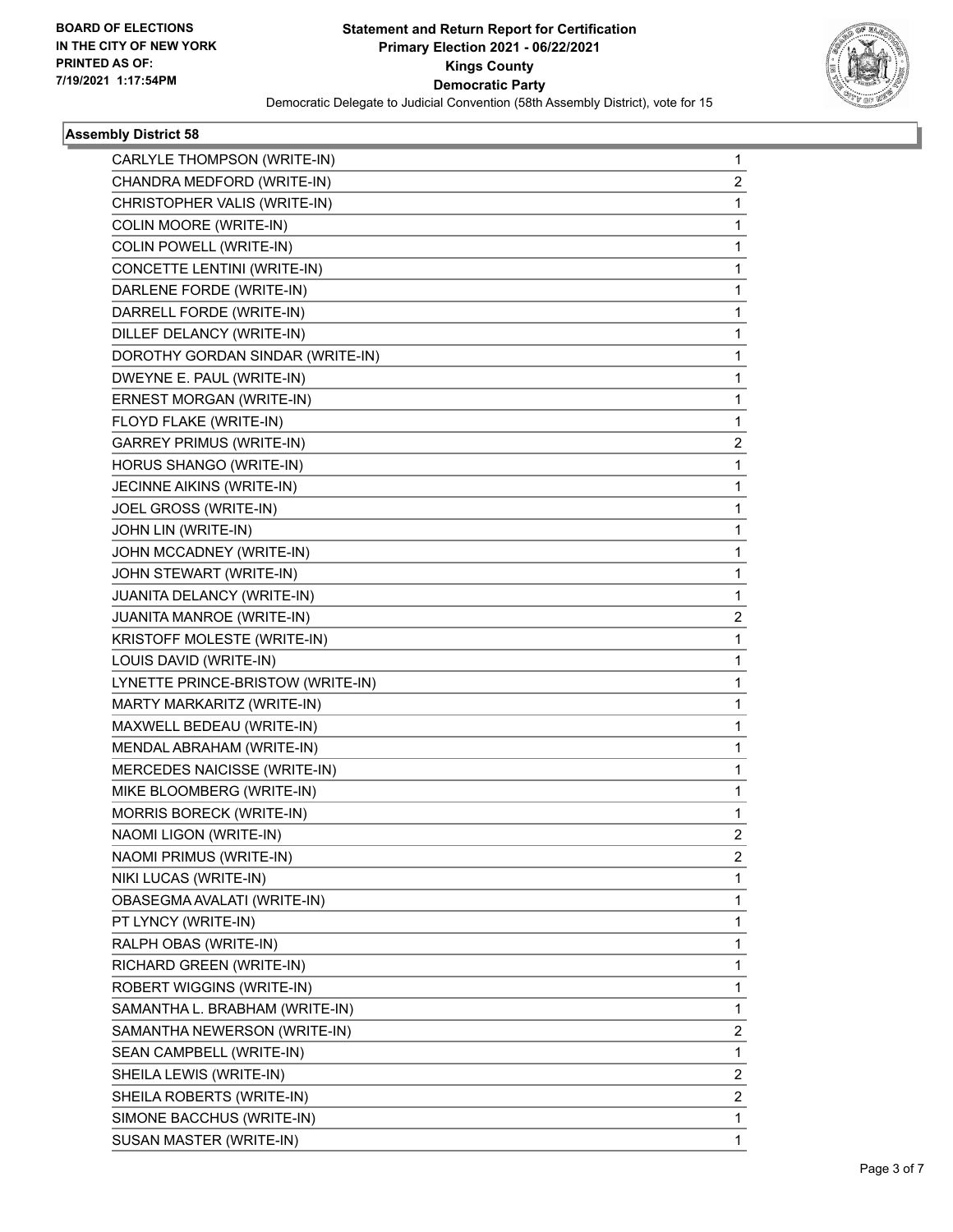

## **Assembly District 58**

| SYBIL J. ALEXANDER (WRITE-IN)             |                |
|-------------------------------------------|----------------|
| TASHINA BUFFALOE (WRITE-IN)               |                |
| TONY HERDEST (WRITE-IN)                   |                |
| TOVAH WRIGHT (WRITE-IN)                   |                |
| ULRIC BOURNE (WRITE-IN)                   | 2              |
| UNATTRIBUTABLE WRITE-IN (WRITE-IN)        | 225            |
| UNCOUNTED WRITE-IN PER STATUTE (WRITE-IN) | 11             |
| VILMA NEVERSON (WRITE-IN)                 | $\mathfrak{p}$ |
| <b>Total Votes</b>                        | 88,625         |
| Unrecorded                                | 162.550        |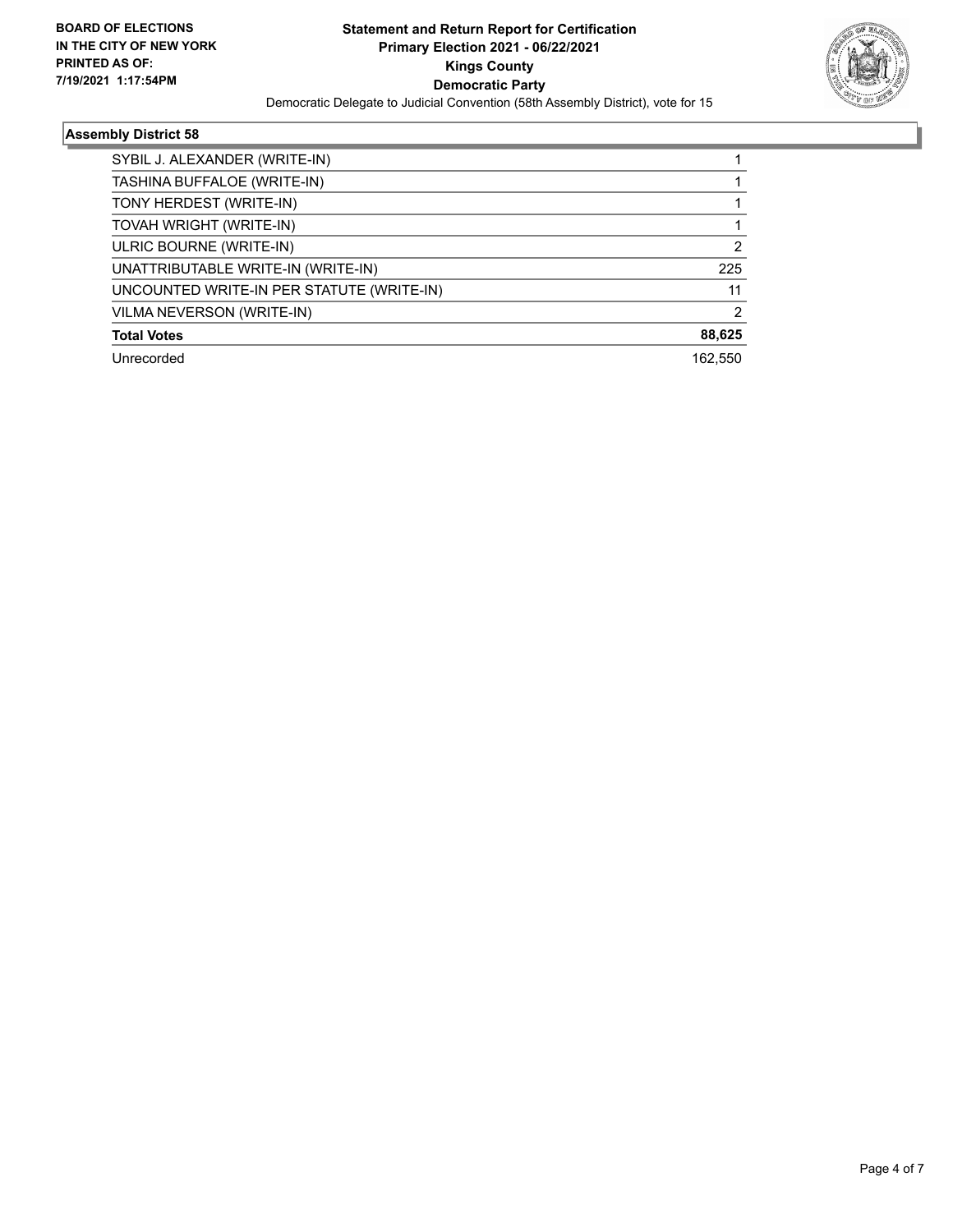

#### **Total for Democratic Delegate to Judicial Convention (58th Assembly District) - Kings County**

| PUBLIC COUNTER                                           | 15,341         |
|----------------------------------------------------------|----------------|
| <b>MANUALLY COUNTED EMERGENCY</b>                        | 0              |
| <b>ABSENTEE / MILITARY</b>                               | 1,351          |
| <b>AFFIDAVIT</b>                                         | 53             |
| <b>Total Ballots</b>                                     | 16,745         |
| Less - Inapplicable Federal/Special Presidential Ballots | 0              |
| <b>Total Applicable Ballots</b>                          | 16,745         |
| <b>DALTON ROBINSON</b>                                   | 4,755          |
| <b>ANNIE WISE</b>                                        | 3,655          |
| <b>BARRINGTON BARRETT</b>                                | 3,918          |
| <b>YVETTE BARROW</b>                                     | 6,224          |
| <b>KEENAN O. LAMBERT</b>                                 | 3,349          |
| <b>BRENDA PROVOST</b>                                    | 3,470          |
| <b>HENDERSON I. WINT</b>                                 | 2,661          |
| ADLIN J. GALLIMORE                                       | 2,678          |
| MONIQUE R. CHANDLER-WATERMAN                             | 2,911          |
| NICKOLAS A. PERRY                                        | 6,678          |
| <b>JEWEL BROWN</b>                                       | 3,653          |
| PATRICIA G. MOSES                                        | 4,140          |
| <b>MELBA BROWN</b>                                       | 4,372          |
| <b>VIVIENNE BENT</b>                                     | 3,185          |
| <b>JEANINE WILLIAMS</b>                                  | 5,337          |
| <b>VLADIMIR DORGELY</b>                                  | 963            |
| <b>MONA FERRAH</b>                                       | 2,142          |
| <b>AGUR NOEL</b>                                         | 1,218          |
| <b>ESTHER LOUIS</b>                                      | 3,322          |
| SABRINA DIEUJUSTE                                        | 1,872          |
| <b>VESTA LOUIS</b>                                       | 1,587          |
| <b>FELIX CESAR</b>                                       | 2,150          |
| <b>THAMAR FERDINAND</b>                                  | 1,385          |
| MARIE JOAN PILLARD                                       | 2,169          |
| <b>KWAME AFREH</b>                                       | 2,330          |
| IAN LEWIS-BELIZAIRE                                      | 1,245          |
| ANDREW COLLINS                                           | 2,978          |
| <b>RITHA PIERRE</b>                                      | 2,378          |
| ANNE TALLEGRAND                                          | 1,591          |
| ACKQUILLE POLLARD (WRITE-IN)                             | 1              |
| ALICIA NEWERSON (WRITE-IN)                               | $\overline{c}$ |
| ALITHIA ALLEYNE (WRITE-IN)                               | 1              |
| ALTON MADDOX (WRITE-IN)                                  | 1              |
| ANTHONY BECKFORD (WRITE-IN)                              | 1              |
| ARLENE RUIN (WRITE-IN)                                   | 1              |
| BILL THOMPSON (WRITE-IN)                                 | 1              |
| BRANDON OPRENZ (WRITE-IN)                                | 1              |
| CARDINE BEDEAU (WRITE-IN)                                | 1              |
| CARDINE J ALEXANDER (WRITE-IN)                           | 1              |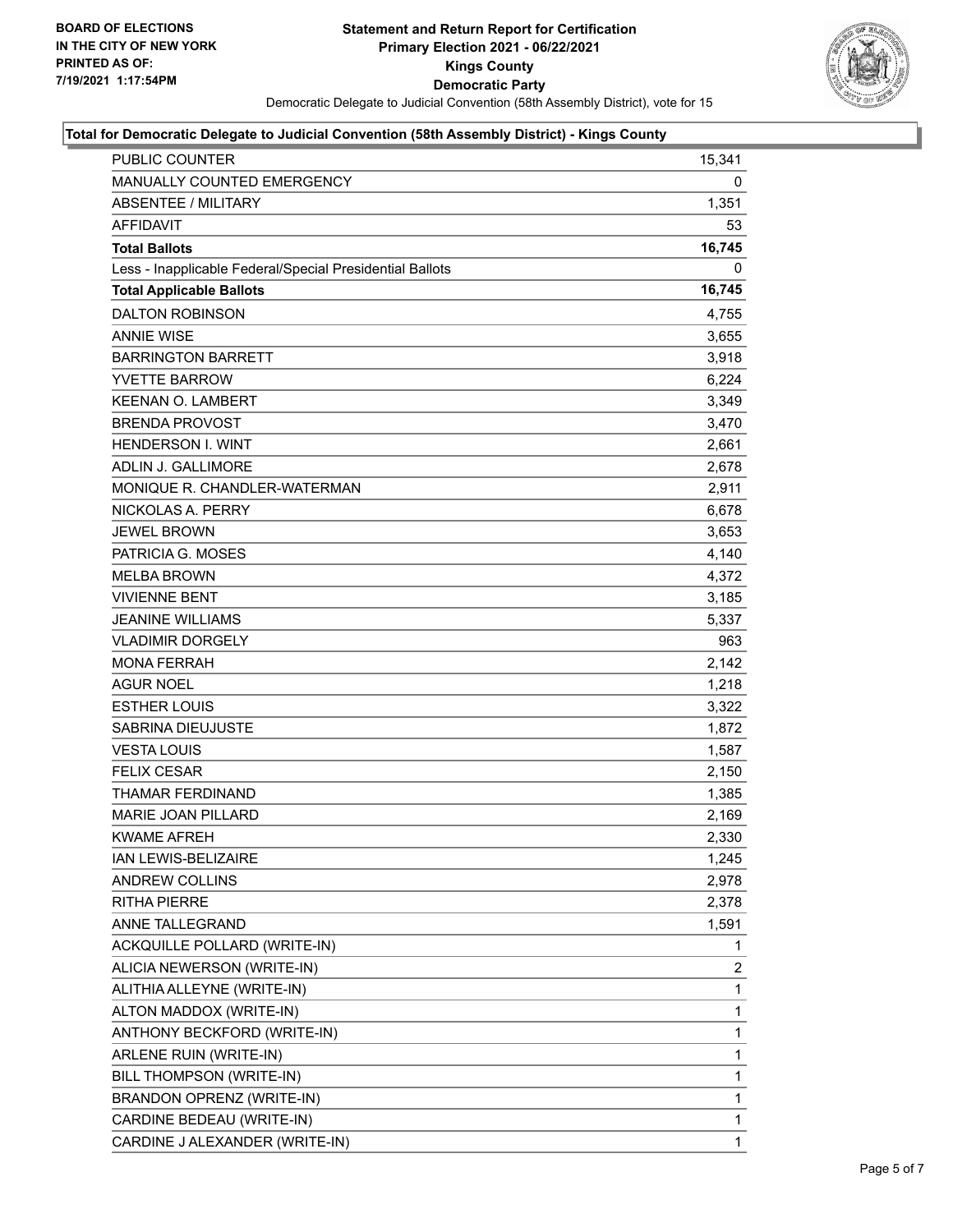

#### **Total for Democratic Delegate to Judicial Convention (58th Assembly District) - Kings County**

| CARLYLE THOMPSON (WRITE-IN)       | $\mathbf{1}$   |
|-----------------------------------|----------------|
| CHANDRA MEDFORD (WRITE-IN)        | $\overline{2}$ |
| CHRISTOPHER VALIS (WRITE-IN)      | 1              |
| COLIN MOORE (WRITE-IN)            | 1              |
| COLIN POWELL (WRITE-IN)           | 1              |
| CONCETTE LENTINI (WRITE-IN)       | 1              |
| DARLENE FORDE (WRITE-IN)          | 1              |
| DARRELL FORDE (WRITE-IN)          | 1              |
| DILLEF DELANCY (WRITE-IN)         | 1              |
| DOROTHY GORDAN SINDAR (WRITE-IN)  | 1              |
| DWEYNE E. PAUL (WRITE-IN)         | 1              |
| ERNEST MORGAN (WRITE-IN)          | 1              |
| FLOYD FLAKE (WRITE-IN)            | 1              |
| <b>GARREY PRIMUS (WRITE-IN)</b>   | $\overline{2}$ |
| HORUS SHANGO (WRITE-IN)           | 1              |
| JECINNE AIKINS (WRITE-IN)         | 1              |
| JOEL GROSS (WRITE-IN)             | 1              |
| JOHN LIN (WRITE-IN)               | 1              |
| JOHN MCCADNEY (WRITE-IN)          | 1              |
| JOHN STEWART (WRITE-IN)           | 1              |
| JUANITA DELANCY (WRITE-IN)        | 1              |
| JUANITA MANROE (WRITE-IN)         | $\overline{a}$ |
| KRISTOFF MOLESTE (WRITE-IN)       | 1              |
| LOUIS DAVID (WRITE-IN)            | 1              |
| LYNETTE PRINCE-BRISTOW (WRITE-IN) | 1              |
| MARTY MARKARITZ (WRITE-IN)        | 1              |
| MAXWELL BEDEAU (WRITE-IN)         | 1              |
| MENDAL ABRAHAM (WRITE-IN)         | 1              |
| MERCEDES NAICISSE (WRITE-IN)      | 1              |
| MIKE BLOOMBERG (WRITE-IN)         | 1              |
| MORRIS BORECK (WRITE-IN)          | 1              |
| NAOMI LIGON (WRITE-IN)            | $\overline{2}$ |
| NAOMI PRIMUS (WRITE-IN)           | 2              |
| NIKI LUCAS (WRITE-IN)             | 1              |
| OBASEGMA AVALATI (WRITE-IN)       | 1              |
| PT LYNCY (WRITE-IN)               | 1              |
| RALPH OBAS (WRITE-IN)             | 1              |
| RICHARD GREEN (WRITE-IN)          | 1              |
| ROBERT WIGGINS (WRITE-IN)         | 1              |
| SAMANTHA L. BRABHAM (WRITE-IN)    | 1              |
| SAMANTHA NEWERSON (WRITE-IN)      | 2              |
| SEAN CAMPBELL (WRITE-IN)          | 1              |
| SHEILA LEWIS (WRITE-IN)           | 2              |
| SHEILA ROBERTS (WRITE-IN)         | 2              |
| SIMONE BACCHUS (WRITE-IN)         | 1              |
| SUSAN MASTER (WRITE-IN)           | 1              |